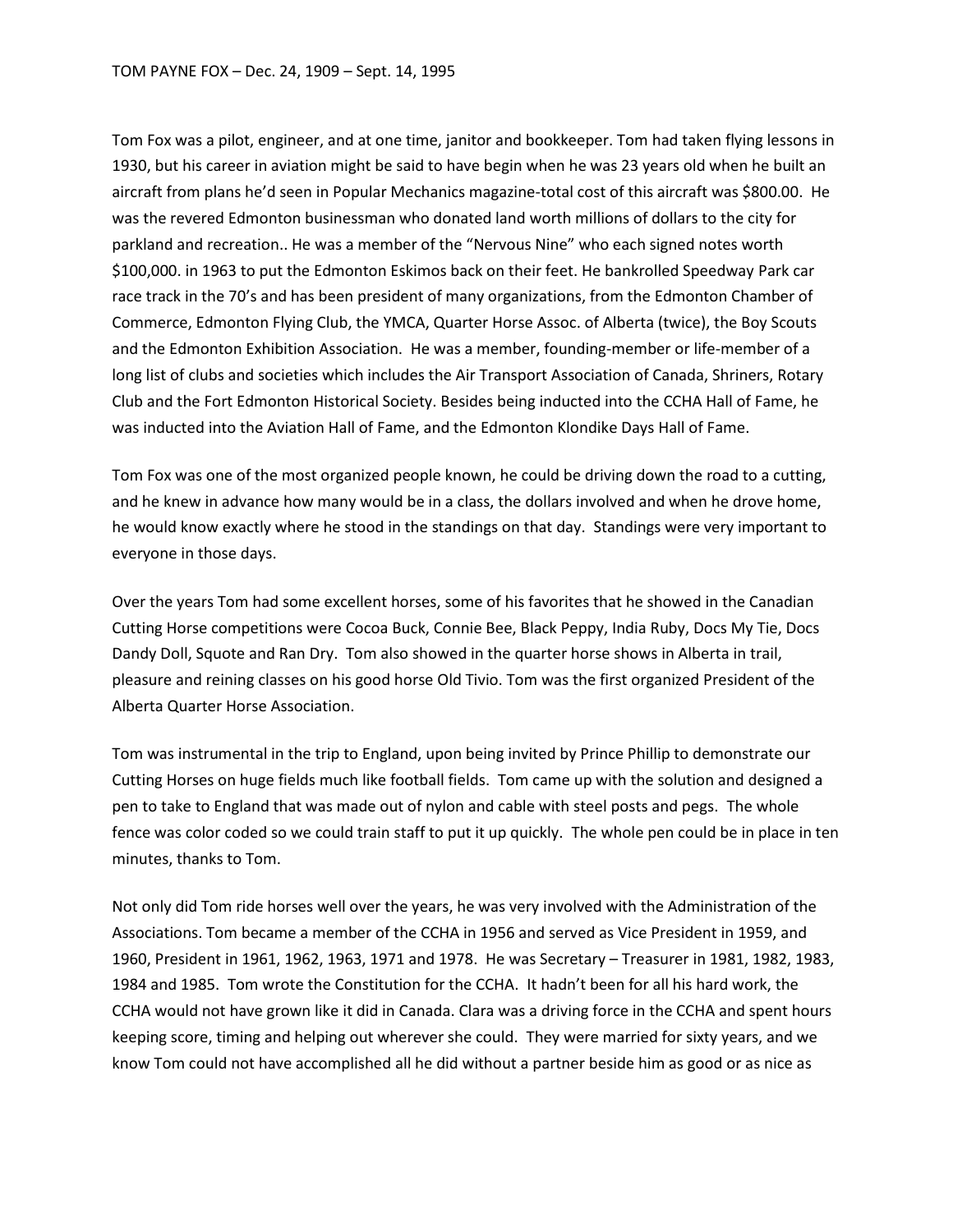Clara. The membership of the CCHA thought so much of Clara, they inducted her in the CCHA Hall of Fame also.

Tom designed his own truck for hauling horses and believe me he had everything in it. If you needed something, Tom probably had it, and don't think you could ever catch Tom on the #2 highway. If there was ever anything ahead of him, he had to pass it. I believe that Tom has lived most of his life this way – always looking ahead to challenges whether with his business or with his beloved horses. Tom wrote of his many aviation adventures, which I will document in further issues of the "Cutter". Tom Payne Fox was inducted into the Canadian Cutting Horse Hall of Fame in 1987.

At this 60th Anniversary for Tom and Clara which was at the Derrick Golf and Country Club in Edmonton, after Fred Duke's presentation, Fred went out to the trailer and the last horse Tom had competed on, the mare "Ran Dry", was brought into the banquet room, the halter given to Tom and he sat in his wheel-chair petting the old mare - it was a very emotional evening for everyone.

Article taken from the Edmonton Newspaper and Fred Duke's presentation at Tom & Clara's 60 Anniversary.

Thanks so much Fred for information to do this well-deserved tribute to Tom.

Following is the article in the Edmonton Journal, September, 1988, of one of Tom Fox's adventures.

The temperature went off the gauge that night and when he awoke, Tommy Fox found his cheek frozen to his sleeping bag.

His aircraft has been forced down on the frozen Peace River two days previously and now he was seriously considering his chances of survival.

The weather was completely socked in, but even if it improved, Fox wasn't sure he would be found. "MAYDAY", the bush pilot had yelled into his radio as he carefully coaxed his Anson, CF-EKD, between the 100 meter-high banks of the Peace.

But he had been unable to make contact with anyone and now he was carefully conserving his sevenday supply of tea, hardtack, dry soup and canned "Spam."

On the first day of his camp on Friday, Jan. 21, 1947, ox has set off to snowshoe to Fort McMurray, an estimated 24 km to the east. He had left a note about his plans, packed an axe, some matches and food – but he only traveled several hundred meters. "This is ridiculous," he told himself as his snowshoes disappeared into the deep, powdery snow. "I'll die from exposure before I cover a couple of miles."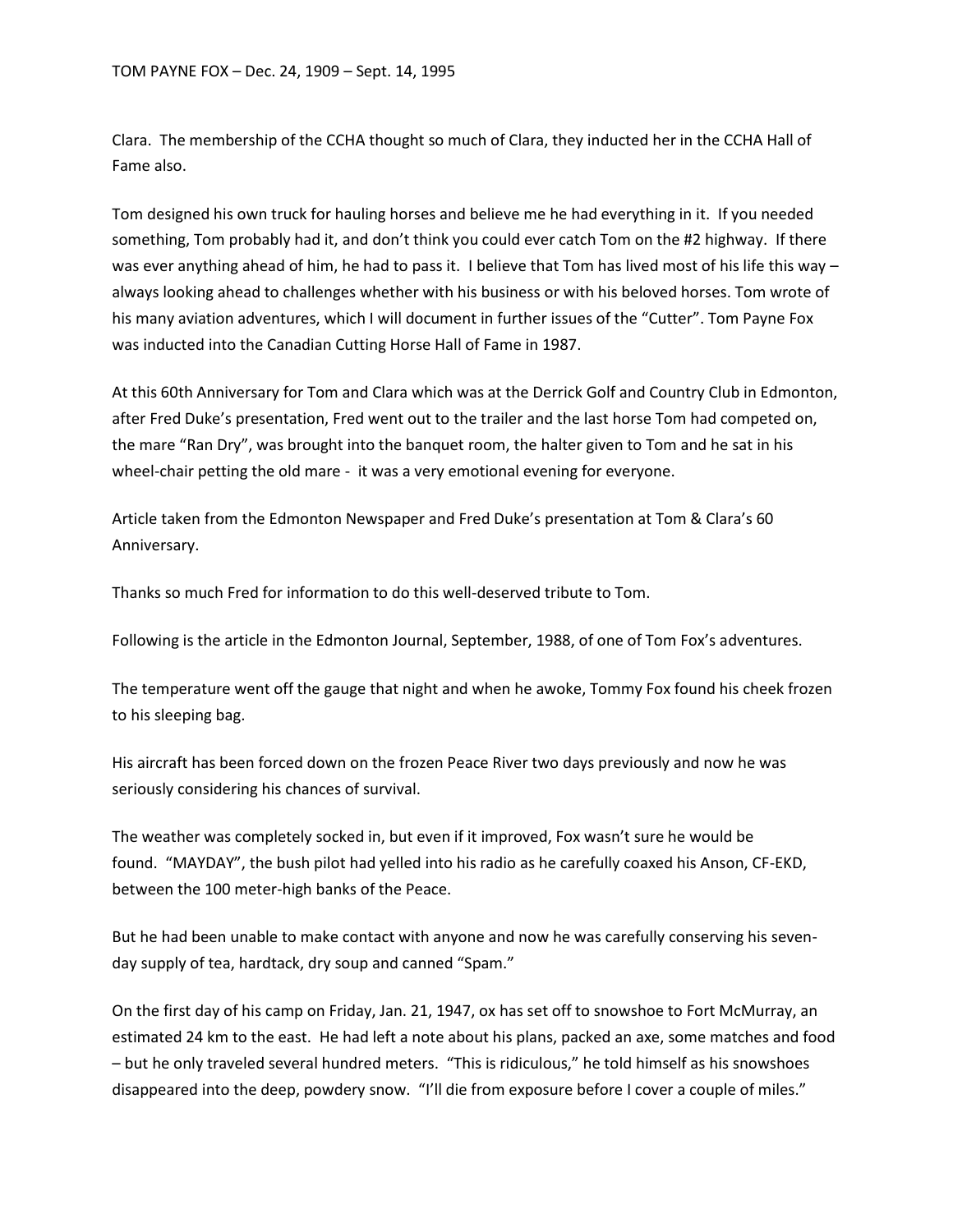He returned to his aircraft, cut wood on a nearby hill and brewed tea and soup in a tin stove he'd set beside his aircraft.

Fox slept in the Anson's cabin that night, using his wing tarpaulins for a mattress and stretching his double-layered sleeping bag on top. But it was impossible to keep warm in the -70 Fahrenheit temperatures and he dozed fitfully. His axe handle broke the next day and he was reduced to breaking smaller branches for firewood to feed the stove he'd now set up in the aircraft's cabin. Fox was so cold that afternoon that he thought he'd take the advise of someone that said the best way to keep warm in a sleeping bag is to remove all your clothes and let the insulation hold in your body heat. "The author of that theory must have been from Florida," the pilot told himself as, shivering, he climbed back into his heavy underwear, wool pants and shirt, winter parks and donned his lined flying boots for good measure. He pulled one of the wing covers over his sleeping bag for additional insulation and went back to bed.

The best place to hear how Fox came to find himself in this predicament, and what happened, is to sit around a campfire with him.

Suddenly, he is no longer the revered Edmonton businessman who donated land worth millions of dollars to the city for parkland and recreation. Forget he was a member of the "Nervous Nine" who each signed notes with \$100,000. in 1963 to put the Edmonton Eskimos back on their feet. Forget he bankrolled Speedway Park Car Race Track in the 70's when it was in financial trouble or that he's been president of every organization from the Edmonton Chamber of Commerce to the Canadian Cutting Horse Association. Forget his directorships of the Edmonton Flying Club, the YMCA, Quarter Horse Association of Alberta (twice), the Boy Scouts and the Edmonton Exhibition Association, to name but a few. And forget he is either a member, founding member or life-member of a long list of clubs and societies which includes the Air Transport Association of Canada, Shriners, the rotary club and the Fort Edmonton Historical Society.

When the campfire sparks fly up and momentarily compete with the stars, Fox is in his element, rolling his own cigarettes and spinning a yard with the boys. At 78, Tommy Fox still competes in the Calgary Stampede, runs businesses and entertains many local association committees in his lounge. (It was the family swimming pool before the kids left home). It's almost by accident, if you listen to him, that Fox was inducted into the Canadian Aviation Hall of Fame; the Edmonton Klondike Days Hall of Fame and the Canadian Cutting Horse Hall of Fame.

"It was so cold that it hurt that day on the Peace" he says, taking up his narrative again. "But I knew that unless I started feeling euphoric, I was okay. "When you start to feel at peace with the world, hypothermia is setting in. You want to sit down and drift off."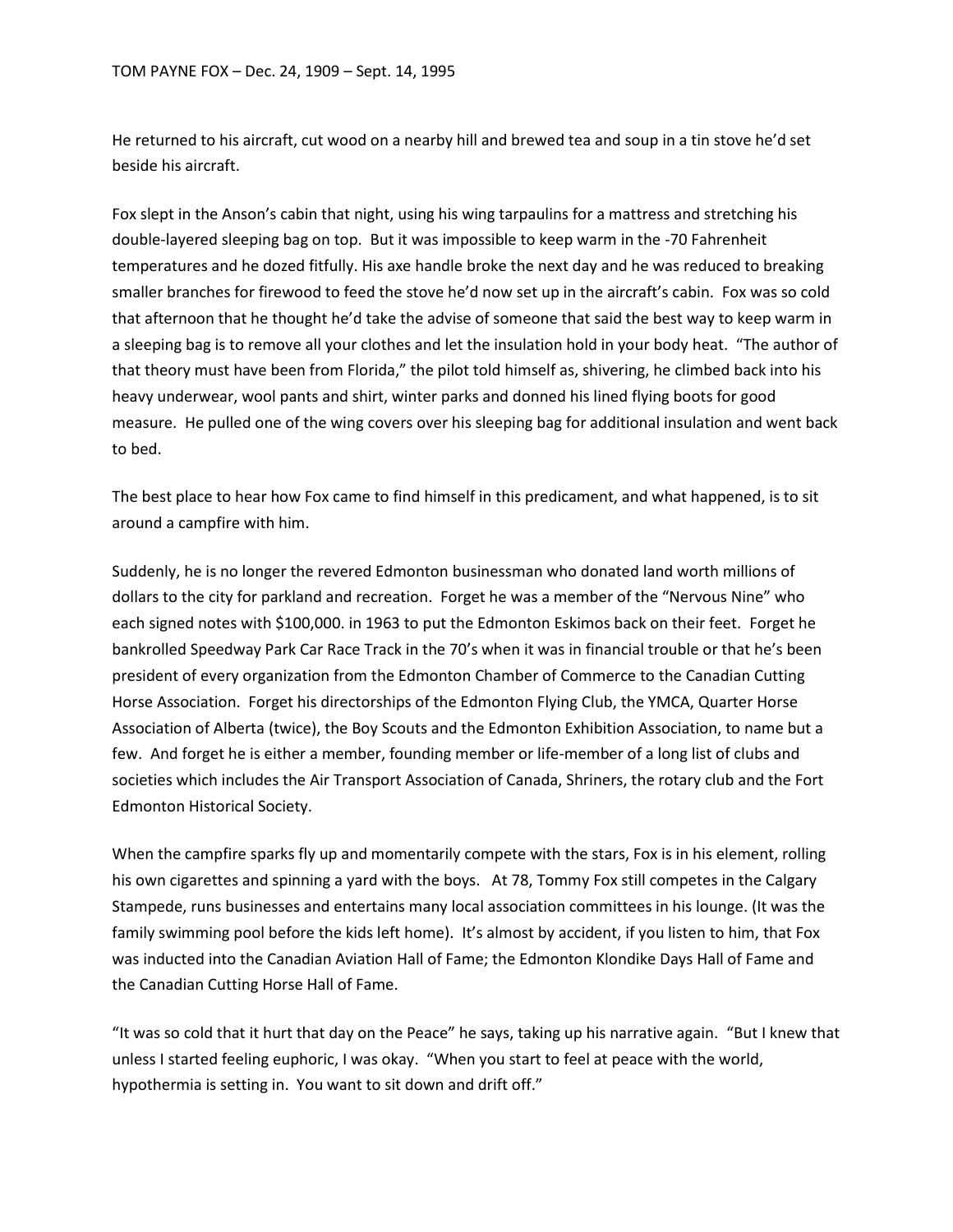The aircraft Fox landed on the Peace River was major business investment and it was vital that he salvaged it. Born in Vancouver in 1909, Fox took flying lessons in 1930. But his career in aviation might be said to begin when he was 23 years old and built an aircraft from plans he'd seen in a Popular Mechanics magazine. "It was inexpensive as aircraft go, about \$800." said Fox. "but that was a lot of money in the hungry '30's, I was later able to sell it at a resourceful capital gain." He married his wife Clara in 1935 and operated a fuel and trucking business before the Second World Was. In 1941, Fox joined the No. 2 Air Observer School in Edmonton and 31/2 years later went to work for Ferry Command, mainly flying Liberators and Flying Fortress to the Middle East and India. "Air transport was vital to the developing North and I decided I was going back to Edmonton to operate a business for 10 years, win, loose or draw", he said. Before leaving the forces, Fox bought an ex-RCMP DeHavilland Dragonfly aircraft and flew it west with his wife, two small children and their worldly possessions on board. He also purchased a Tiger Moth and in 1946 he became a one-man operation, Associated Airways. "I was the pilot, engineer, janitor and bookkeeper" he said. "I soon started adding additional aircraft and staff and building bases throughout the North". The fledgling company faced a severe setback in 1947 when a pilot crashed a newly-acquired Anson aircraft while flying supplies to the Hudson Bay Post on Fort Chipewyan, 576 km north of Edmonton. This was the aircraft Fox was to spend miserable days in on the Peace River. The pilot, against orders, had flown above a cloud layer and picked up ice on the wings as he descended to land. "One wing stalled as he leveled out and it hit the icy surface of the lake," said Fox, "Nine and a half feet of the starboard wing broke off." There were no roads into Chipewyan Lake and many thought, come spring, the ski-equipped aircraft was destined to end up in the bottom of the lake. But Fox, who decided he had to salvage parts such as the engines, propellers, landing gear and instrument, worked out that he could fly the aircraft if he cut a corresponding 9 ½ feet from the port wing. "This compared with the wing loading of some maximum freight loads that had been carried," he said, "It seemed feasible!". Fox and colleague Maury Danes found the Anson in worse shape than they has feared and fought -50 degree temperatures as they worked. "The biggest problem was that the outboard half of aileron (a moveable part of the wing which helps balance an aircraft during flight), had been shattered, so was the rear spar inboard of the middle aileron hinge. "It was obvious that the spar would have to be extended far enough to accommodate the aileron hinge if the ship was to be flown out". This was a woodworking job and the only material available

Were scraps of lumber left from the building of the post's floor, but it did the job. The duo patched and doped one wing and were eyeing the sawing of the other when the pilot of another Anson landed and borrowed 45 gallons of gas. The gas, taken from the starboard wing, was returned the following day, but pumped into the port wing because of work being done on the starboard.

'That's a big country and you have to help someone in need of gas", said Fox. "But I didn't know how much trouble it was going to put me in". Repairs finished, Fox test-hopped the aircraft, made a circuit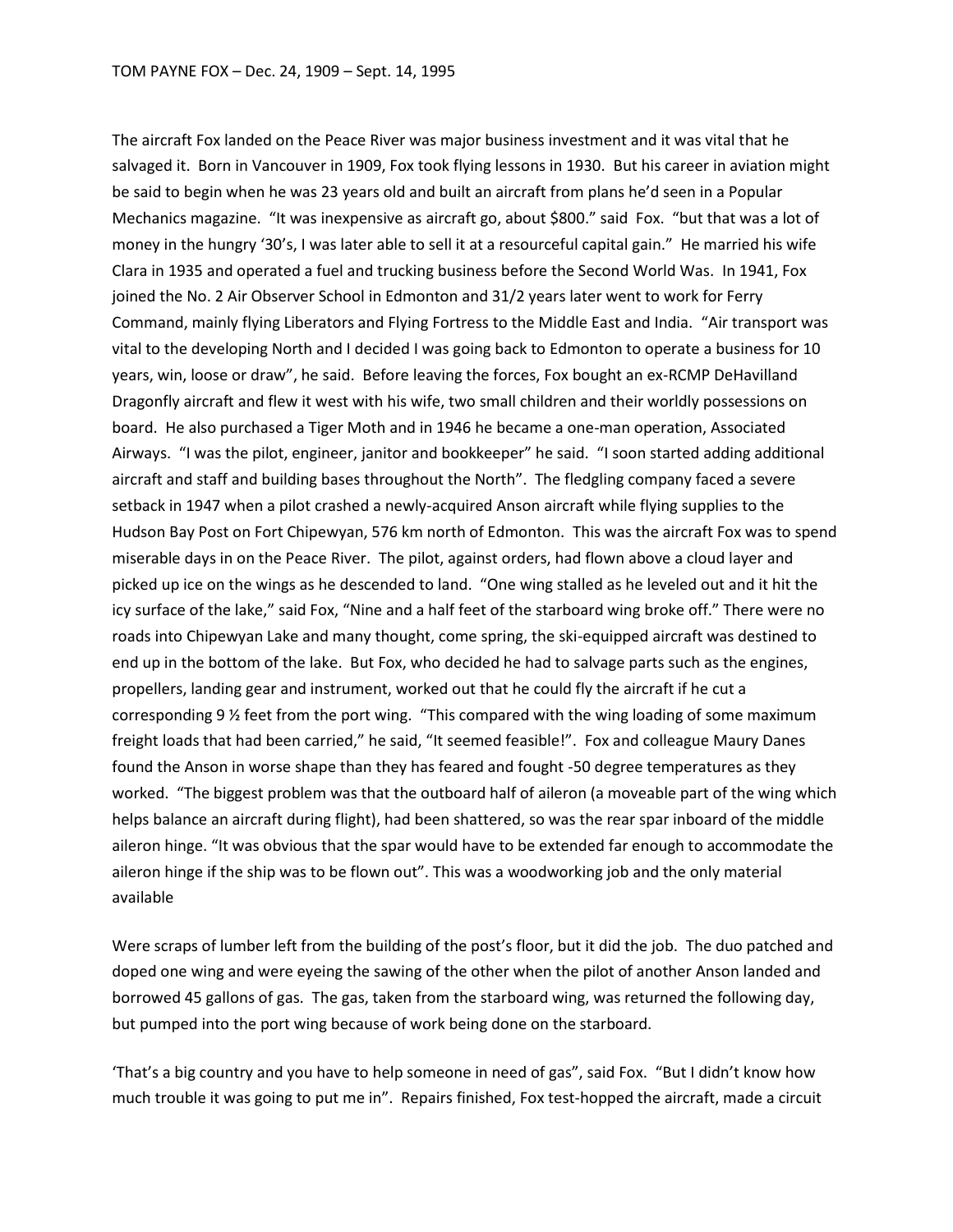and reported everything ready for his take-off for Fort McMurray the following day. He detailed the work in the aircraft logbook – and found himself in a predicament. There was no doubt Department of Transport officials wouldn't be pleased with the aircraft's new configuration and Fox, Associated's only licensed engineer, would risk suspension if he approved the aircraft's flight. So hoping to keep his engineer's license, he certified the aircraft unfit for flight, and then flew it. Danes headed directly for Edmonton in his Taylorcraft while Fox made for Fort McMurray – and trouble. "I climbed gradually to about 2,000 feet and noticed the fuel gauge for the starboard tank seemed to be dropping at an alarming rate," said Fox. "I realized this was because I was having to cruise at climb power to maintain an airspeed of 90 mph." But when he tried to switch to the port tank, the pilot found his engine spluttered. "It was obvious the cross-feed lines were frozen," he said. "And it was extremely doubtful if there was enough fuel in the starboard tank to keep my flying until I reached Fort McMurray". When the starboard tank ran out, Fox chose to land on the Peace River, as close to firewood as possible.

Even with the tarpaulins over him, Fox enjoyed little sleep the night he awoke to find his face frozen to his sleeping bag by condensation from his breath. He melted the ice with his hands and made tea and soup for breakfast. He felt in better spirits when, as he gathered firewood, he noticed the weather was clearing. Late that afternoon, after a meal of fried Spam, Fox heard a familiar drone and looked out. Overhead, the Taylorcraft waggled its wings. "Maury Danes soon joined me in a cup of tea and it wasn't long before we were in McMurray", he said. The next day, they returned with a tank of gas and a "Jeep" heater, warmed the Anson up and were soon on their way to Edmonton via Fort McMurray. But turbulence was encountered en route and Fox found himself being "Knocked about like a pin-ball in the sky" because of the shortened wings and reduced aileron surface. "I had to hang on to the controls to keep the ship right side up," said Fox. In Edmonton, the aircraft was quickly taxied into a hanger and the Associated gang were enjoying handshakes and congratulations all around when in came the Department of Transport's superintendent of Engineers and Maintenance. "He burst in wanting to know what the bleep-bleep contraption was that flew over his new house", said Fox. "To say he wasn't very happy would be an understatement. He demanded that my pilot's and aircrafts engineer's licenses be surrendered". The following day, Fox was called before the district superintendent of air regulations, who criticized the unapproved aircraft innovations. "I'm sending these licenses to Ottawa with a recommendation that they be suspended", he told Fox. It was only a week later that the licenses were returned by Ottawa Officials, who chose not to suspend the Associated boss. "Heck, they didn't even bother to comment," said Fox.

A man of the right business stuff, a dash of the Swashbuckler peppering shrewd financial acumen, Fox and Associated Airways prospered. In 1950, he bought a Bell helicopter, founded Associated Helicopters and pioneered the use of helicopters in the North, particularly in the Oil and Forestry Industries. He also formed Fox Investments, C.B. Holdings Ltd. and several other successful companies.